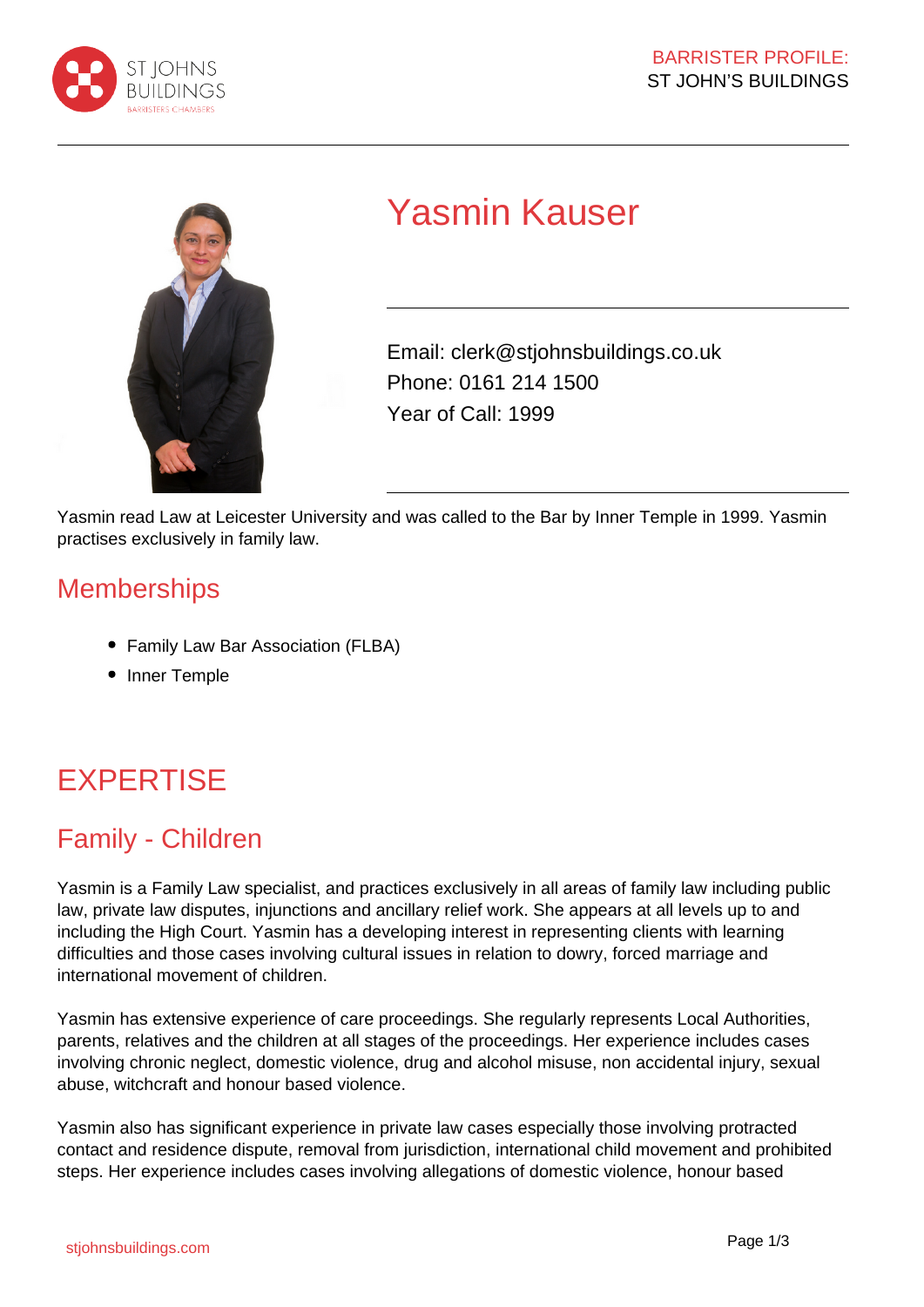violence, substance misuse, sexual and emotional abuse, forced marriage, abduction and international movement. Her family work also includes injunctive proceedings.

In addition Yasmin also has experience in applications for financial remedy, applications pursuant to TOLATA and the Inheritance Act. She has experience of dealing with cases that have modest assets, and has a specialist interest in cases that involve a Dowry and Talak issues.

Yasmin has a developing interest in the matters regarding the Court of Protection acting for the Local Authority, the Official Solicitor and interested parties.

## Cases

#### **LA v R (2014)**

(Care Proceedings, Placement Orders, Honour based violence). Represented the mother in a care case involving six children. The issues in this case were severe prolonged neglect, failure to protect, physical and sexual abuse, chaotic lifestyle, honour based violence perpetrated by the Father and his family towards the Mother and her children.

#### **LA v L (2014) High Court**

(Care Proceedings, Placement Order, Secure Accommodation). Represented the Father in a case involving long standing alcohol and drug abuse, failure to protect, non accidental injury, chronic neglect and sexual abuse. The child suffered with mental health issues and self harm.

#### **LA v C (2014)**

(Care Proceedings, Placement Order, Forced Marriage). Represented the Local Authority in successfully obtaining a Care and Placement Order for a young child. The issues in this case were sexual and physical abuse, domestic violence, failure to thrive and forced marriage of the young mother. Mother suffered from psychological issues.

#### **LA v A (2014)**

(Interim Care Order). Represented a Bangladeshi Mother involving three children. Issues in the case included physical chastisement, inappropriate boundaries, failure to thrive. In addition and the children had learning difficulties including Autism and Attention Deficit Hyperactivity Disorder.

#### **K v D High Court (2013)**

(Wardship Proceedings, Abduction, Prohibited Steps, Child Arrangements Order). Represented a Mother who had an arranged marriage in Pakistan. Upon arrival in the United Kingdom was forced to stay in a controlling, abusive marriage. Children were abducted from her care. Successfully argued that the children should be returned to Mother's care with a child arrangements order for visiting contact to the Father.

#### **S v T High Court (2014)**

(Leave to remove Out of the Jurisdiction, Habitual Residence, Child Arrangements Order, Prohibited